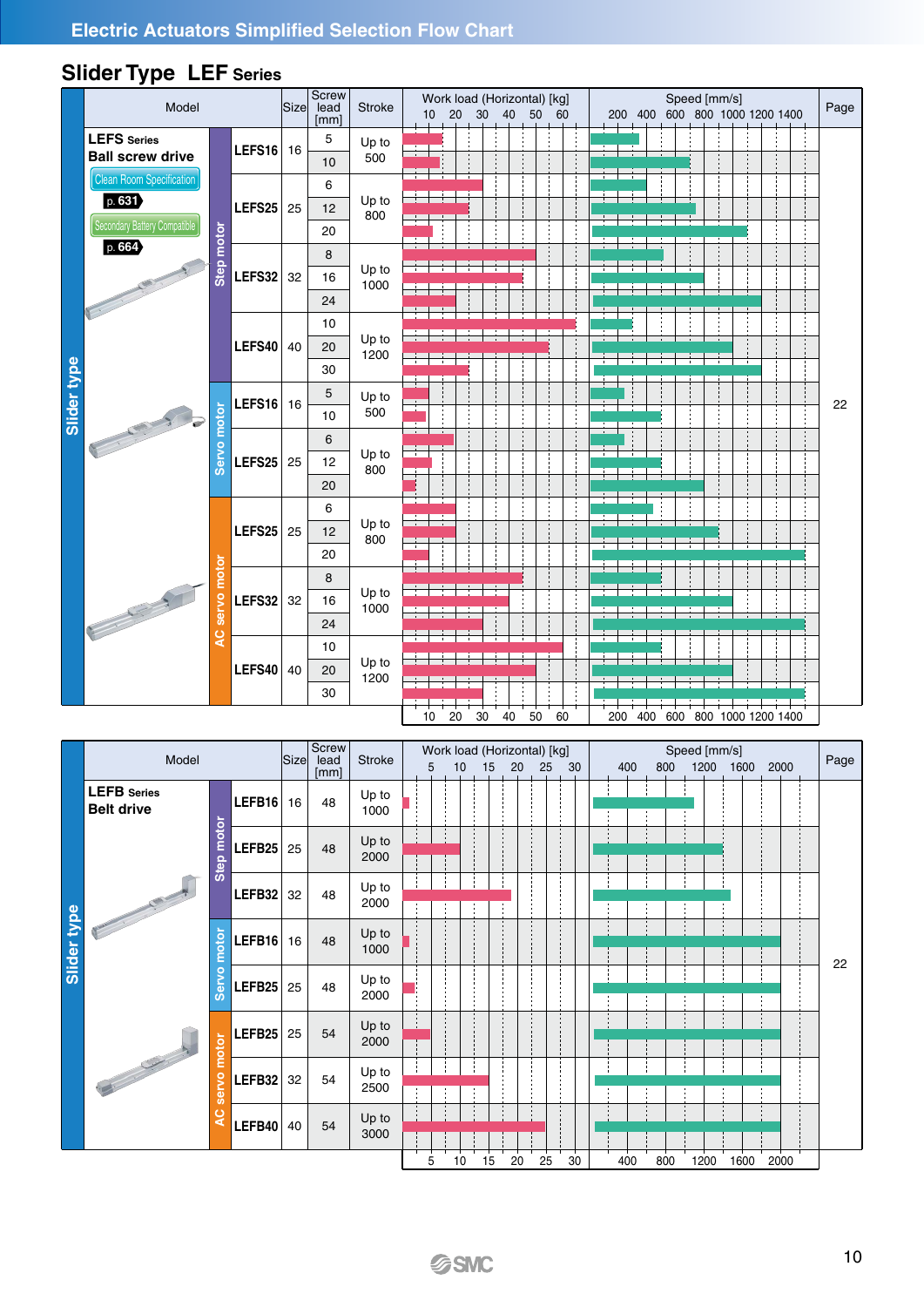#### **High Rigidity Slider Type LEJ Series**

|                           | Model                                            |                     |        | <b>Size</b> | Screw<br>lead<br>[mm]                        | <b>Stroke</b> | Orientation | 20           | Work load [kg]<br>40 | 60 | 80 | 200 | 400 | 600 | Speed [mm/s]<br>800 |  | 1000 1200 1400 1600 1800 |  | Page |
|---------------------------|--------------------------------------------------|---------------------|--------|-------------|----------------------------------------------|---------------|-------------|--------------|----------------------|----|----|-----|-----|-----|---------------------|--|--------------------------|--|------|
|                           | <b>LEJS</b> Series<br><b>Ball screw drive</b>    |                     | LEJS40 | 40          | 8<br>16                                      | Up to         | transfer    |              |                      |    |    |     |     |     |                     |  |                          |  |      |
|                           | <b>Clean Room Specification</b>                  |                     |        |             | 24                                           | 1200          |             | $\mathbf{L}$ |                      |    |    |     |     |     |                     |  |                          |  |      |
|                           | p. 631<br>Secondary Battery Compatible<br>p. 664 | motor               | LEJS63 | Horizontal  | $\mathbf{I}$<br>$\mathbf{r}$<br>$\mathbf{r}$ |               |             |              | $\mathbf{L}$         |    |    |     |     |     |                     |  |                          |  |      |
| High rigidity slider type |                                                  | o<br>ω<br>m<br>ပ္ရွ | LEJS40 | 40          | 8<br>16<br>24                                | Up to<br>1200 | transfer    |              |                      |    |    |     |     |     |                     |  |                          |  | 168  |
|                           |                                                  | Vertical            |        |             |                                              |               |             |              |                      |    |    |     |     |     |                     |  |                          |  |      |
|                           |                                                  |                     |        |             |                                              |               |             | 20           | 40                   | 60 | 80 | 200 | 400 | 600 | 800                 |  | 1000 1200 1400 1600 1800 |  |      |

| High                                       |                                                 | Q                            | LEJS40   | 40          | 16<br>24                          | υρ ισ<br>1200                             | Vertical transfer                     |    |    |                      |                      |    |     |     |     |      |                      |      |                              |      |      |
|--------------------------------------------|-------------------------------------------------|------------------------------|----------|-------------|-----------------------------------|-------------------------------------------|---------------------------------------|----|----|----------------------|----------------------|----|-----|-----|-----|------|----------------------|------|------------------------------|------|------|
|                                            |                                                 |                              | LEJS63   | 63          | 10<br>20<br>30                    | Up to<br>1500                             |                                       |    |    |                      |                      |    |     |     |     |      |                      |      |                              |      |      |
|                                            |                                                 |                              |          |             |                                   |                                           |                                       | 20 | 40 | 60                   | 80                   |    | 200 | 400 | 600 |      |                      |      | 800 1000 1200 1400 1600 1800 |      |      |
|                                            | Model                                           |                              |          | <b>Size</b> | Screw<br>lead<br>[mm]             | <b>Stroke</b>                             | Orientation                           | 20 | 40 | Work load [kg]<br>60 | 80                   |    | 200 | 400 | 600 |      | Speed [mm/s]         |      | 800 1000 1200 1400 1600 1800 |      | Page |
| <b>Built-in intermediate supports type</b> | <b>LEJS-M</b> Series<br><b>Ball screw drive</b> | notor<br>۰<br>serv<br>ပ<br>∢ | LEJS63-M | 63          | 10<br>20<br>30<br>10<br>20<br>30  | 790<br>890<br>990<br>1190<br>1490<br>1790 | Vertical transfer Horizontal transfer |    |    |                      |                      |    |     |     |     |      |                      |      |                              |      | 168  |
|                                            |                                                 |                              |          |             |                                   |                                           |                                       | 20 | 40 | 60                   | 80                   |    | 200 | 400 | 600 |      |                      |      | 800 1000 1200 1400 1600 1800 |      |      |
|                                            | Model                                           |                              |          | <b>Size</b> | Screw<br>lead<br>[mm]             | <b>Stroke</b>                             | Orientation                           |    | 10 | 20                   | Work load [kg]<br>30 | 40 |     |     | 500 | 1000 | Speed [mm/s]<br>1500 | 2000 | 2500                         | 3000 | Page |
| High rigidity slider type                  | <b>LEJB</b> Series<br><b>Belt drive</b>         | <b>Room</b><br>ervo          | LEJB40   | 40          | Equivalent<br>to 27<br>Equivalent | Up to $2000$<br>Up to                     | Horizontal transfer                   |    |    |                      |                      |    |     |     |     |      |                      |      |                              |      | 168  |
|                                            |                                                 | Ō                            | LEJB63   | 63          | to 42                             | 3000                                      |                                       |    |    |                      |                      |    |     |     |     |      |                      |      |                              |      |      |

| slider type | Model                        | <b>Size</b> | <b>Screw</b><br>lead<br>[mm] | Stroke        | rientation<br>$\circ$ | 10 | Work load [kg]<br>20 | 30 | 40 | 500 | 1000 | 1500 | Speed [mm/s]<br>2000 | 2500 | 3000 | Page |
|-------------|------------------------------|-------------|------------------------------|---------------|-----------------------|----|----------------------|----|----|-----|------|------|----------------------|------|------|------|
|             | <b>LEJB</b> Series<br>LEJB40 | 40          | Equivalent<br>to 27          | Up to<br>2000 | transfer<br>-         |    |                      |    |    |     |      |      |                      |      |      | 168  |
|             | LEJB Series<br>LEJB63        | 63          | Equivalent<br>to 42          | Up to<br>3000 | Horizontal            |    |                      |    |    |     |      |      |                      |      |      |      |
|             |                              |             |                              |               |                       |    |                      |    | 40 | 50C | 000  | 500  | 2000                 | 2500 | 3000 |      |

## **Guide Rod Slider LEL Series**

| slider           | Model                                                                | Size | Screw<br>lead<br>[mm] | Stroke | Orientation                            |  |  | Work load [kg] |  | 6 | 200 | 400 | Speed [mm/s]<br>600 | 800 | 1000 | 1200 | Page |
|------------------|----------------------------------------------------------------------|------|-----------------------|--------|----------------------------------------|--|--|----------------|--|---|-----|-----|---------------------|-----|------|------|------|
|                  | EL25M-<br>_EL Series<br>(Sliding bearing)<br>EL25I<br>(Ball bushing) |      |                       | Up to  | Ξ<br>Ē<br>Horizontal/<br>Bottom mounti |  |  |                |  |   |     |     |                     |     |      |      |      |
| <b>Guide rod</b> | .25M<br>(Sliding bearing)<br>(Ball bushing)                          | 25   | 48                    | 1000   | Horizontal/<br>Wall mounting           |  |  |                |  |   |     |     |                     |     |      |      | 216  |
|                  |                                                                      |      |                       |        |                                        |  |  |                |  |   | 200 | 40C | 600                 | 800 | 1000 | 1200 |      |

## **Low Profile Slider Type LEM Series**

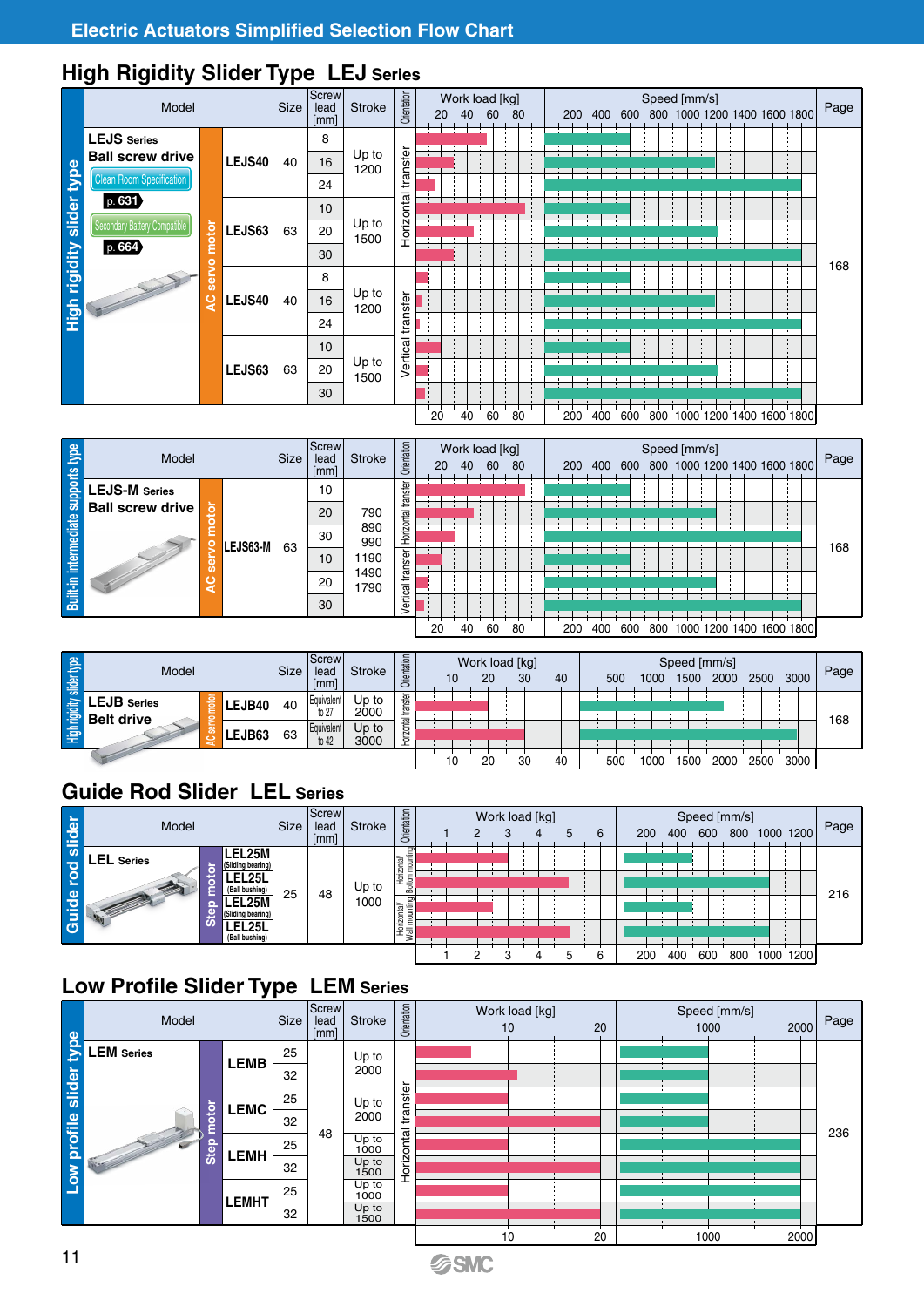|          | noa iype LL i senes<br>Model |                     |                         | Size | Screw<br>lead       | <b>Stroke</b> | 200          | Pushing force [N]<br>400 600 800 1000 1200 |              |  |  | 200 |  | Speed [mm/s] | 400 600 800 1000 1200     | Page |
|----------|------------------------------|---------------------|-------------------------|------|---------------------|---------------|--------------|--------------------------------------------|--------------|--|--|-----|--|--------------|---------------------------|------|
|          | <b>Rod type</b>              |                     |                         |      | [mm]<br>$10$        | Up to         |              |                                            |              |  |  |     |  |              |                           |      |
|          | <b>LEY</b> Series            |                     | <b>LEY16</b>            | 16   | 5                   | 300           |              |                                            |              |  |  |     |  |              |                           |      |
|          | Dust-tight/Water-jet-proof   |                     |                         |      | 2.5<br>12           |               |              |                                            |              |  |  |     |  |              |                           |      |
|          | p. 607                       |                     | <b>LEY25</b>            | 25   | 6                   | Up to<br>400  |              |                                            |              |  |  |     |  |              |                           |      |
|          | Secondary Battery Compatible | Step motor          |                         |      | 3                   |               |              |                                            |              |  |  |     |  |              |                           |      |
|          | p. 664                       |                     |                         |      | 16                  | Up to         |              |                                            |              |  |  |     |  |              |                           |      |
|          |                              |                     | LEY32                   | 32   | 8<br>$\overline{4}$ | 500           |              |                                            |              |  |  |     |  |              |                           |      |
|          |                              |                     |                         |      | 16                  |               |              |                                            |              |  |  |     |  |              |                           |      |
|          |                              |                     | <b>LEY40</b>            | 40   | 8                   | Up to<br>500  |              |                                            |              |  |  |     |  |              |                           |      |
|          |                              |                     |                         |      | $\overline{4}$      |               |              |                                            |              |  |  |     |  |              |                           |      |
|          |                              |                     | <b>LEY16</b>            | 16   | $10$<br>5           | Up to         |              |                                            |              |  |  |     |  |              |                           |      |
|          |                              |                     |                         |      | 2.5                 | 300           |              |                                            |              |  |  |     |  |              |                           |      |
|          |                              | Servo motor         |                         |      | 12                  |               |              |                                            |              |  |  |     |  |              |                           |      |
|          |                              |                     | <b>LEY25</b>            | 25   | 6                   | Up to<br>400  | Πţ           |                                            |              |  |  |     |  |              |                           |      |
|          |                              |                     |                         |      | 3                   |               |              |                                            |              |  |  |     |  |              |                           |      |
|          |                              |                     | <b>LEY25</b>            | 25   | 12<br>6             | Up to         |              |                                            |              |  |  |     |  |              |                           |      |
|          |                              |                     |                         |      | 3                   | 400           |              |                                            |              |  |  |     |  |              |                           |      |
|          |                              |                     | <b>LEY32</b>            |      | 16(20)              | Up to         |              |                                            |              |  |  |     |  |              |                           |      |
|          |                              |                     | Motor top/<br>parallel  |      | 8(10)               | 500           |              |                                            |              |  |  |     |  |              |                           |      |
|          |                              | motor               | type<br><b>LEY32</b>    | 32   | 4(5)<br>16          |               |              |                                            |              |  |  |     |  |              |                           |      |
|          |                              |                     | In-line<br>motor        |      | 8                   | Up to<br>500  |              |                                            |              |  |  |     |  |              |                           |      |
|          |                              | servo               | type                    |      | 4                   |               |              |                                            |              |  |  |     |  |              |                           |      |
|          |                              | Q                   | <b>LEY63</b>            |      | 20                  |               |              |                                            |              |  |  |     |  |              |                           |      |
|          |                              |                     | Motor top/<br>parallel  |      | 10<br>5             | Up to<br>800  | Up to 1910 N |                                            |              |  |  |     |  |              |                           |      |
| Rod type |                              |                     | type                    | 63   | 5(2.86)             |               |              |                                            | Up to 3343 N |  |  |     |  |              |                           | 290  |
|          |                              |                     | <b>LEY63</b><br>In-line |      | 20                  | Up to         |              |                                            |              |  |  |     |  |              |                           |      |
|          |                              |                     | motor<br>type           |      | $10$<br>5           | 800           | Up to 1910 N |                                            |              |  |  |     |  |              |                           |      |
|          | Guide                        |                     |                         |      | 10                  |               |              |                                            |              |  |  |     |  |              |                           |      |
|          | rod type                     |                     | LEYG16                  | 16   | 5                   | Up to<br>200  |              |                                            |              |  |  |     |  |              |                           |      |
|          | <b>LEYG</b> Series           |                     |                         |      | 2.5                 |               |              |                                            |              |  |  |     |  |              |                           |      |
|          |                              |                     | LEYG25                  | 25   | 12<br>6             | Up to         | Я            |                                            |              |  |  |     |  |              |                           |      |
|          |                              | Step motor          |                         |      | 3                   | 300           | ţ            |                                            |              |  |  |     |  |              |                           |      |
|          |                              |                     |                         |      | 16                  | Up to         |              |                                            |              |  |  |     |  |              |                           |      |
|          |                              |                     | LEYG32                  | 32   | 8                   | 300           | ŧ            |                                            |              |  |  |     |  |              |                           |      |
|          |                              |                     |                         |      | 4<br>16             |               |              |                                            |              |  |  |     |  |              |                           |      |
|          |                              |                     | LEYG40                  | 40   | $\bf 8$             | Up to<br>300  |              |                                            |              |  |  |     |  |              |                           |      |
|          |                              |                     |                         |      | 4                   |               |              |                                            |              |  |  |     |  |              |                           |      |
|          |                              |                     |                         |      | $10$                | Up to         | ł            |                                            |              |  |  |     |  |              |                           |      |
|          |                              | motor               | <b>LEY16</b>            | 16   | 5<br>2.5            | 200           |              |                                            |              |  |  |     |  |              |                           |      |
|          |                              |                     |                         |      | 12                  |               | ÷            |                                            |              |  |  |     |  |              |                           |      |
|          | $\sqrt{10}$                  | <b>Servo</b>        | <b>LEY25</b>            | 25   | 6                   | Up to<br>300  | Шį           |                                            |              |  |  |     |  |              |                           |      |
|          |                              |                     |                         |      | 3                   |               |              |                                            |              |  |  |     |  |              |                           |      |
|          |                              |                     | LEYG25                  | 25   | 12<br>6             | Up to         | ŧ            |                                            |              |  |  |     |  |              |                           |      |
|          |                              |                     |                         |      | 3                   | 300           | ÷            |                                            |              |  |  |     |  |              |                           |      |
|          |                              | motor               | <b>LEY32</b>            |      | 16(20)              | Up to         |              |                                            |              |  |  |     |  |              |                           |      |
|          |                              | servo               | Motor top<br>mounting   |      | 8(10)               | 300           | ŧ<br>ŧ       |                                            |              |  |  |     |  |              |                           |      |
|          |                              | $\ddot{\mathbf{C}}$ | type<br><b>LEY32</b>    | 32   | 4(5)<br>16          |               |              |                                            |              |  |  |     |  |              |                           |      |
|          |                              | ⋖                   | In-line<br>motor        |      | $\,$ 8 $\,$         | Up to<br>300  |              |                                            |              |  |  |     |  |              |                           |      |
|          |                              |                     | type                    |      | 4                   |               |              |                                            |              |  |  |     |  |              |                           |      |
|          |                              |                     |                         |      |                     |               |              | 200 400 600 800 1000 1200                  |              |  |  |     |  |              | 200 400 600 800 1000 1200 |      |

#### **Rod Type LEY Series**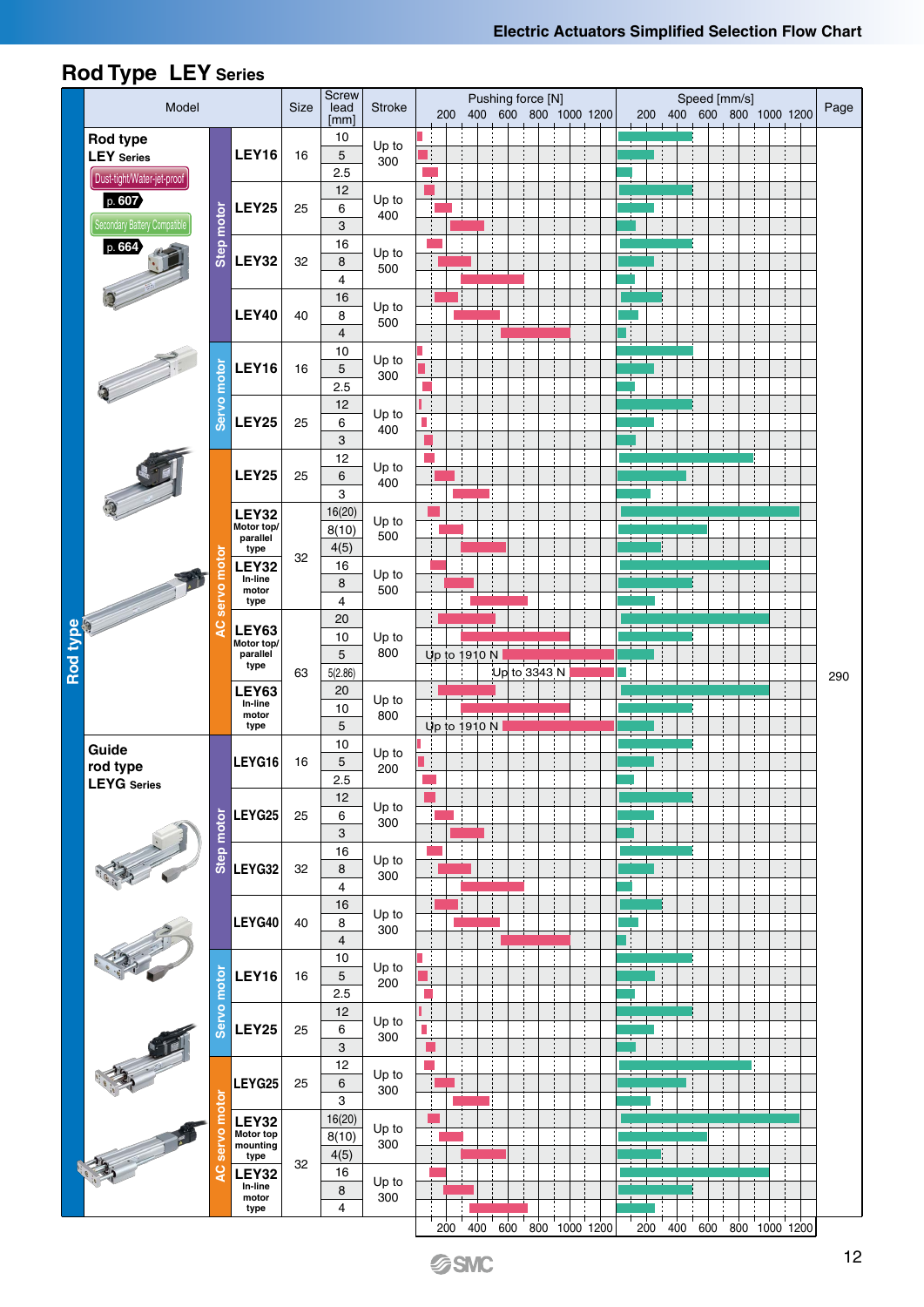## **Electric Slide Table LES Series**

|             | Model                                    |            |                    | Size | Screw<br>lead<br>[mm]        | Stroke      | Orientation         | $\overline{2}$ | 4 | Work load [kg]<br>6 | 8 | 10 | 12 | 100 | 200 | Speed [mm/s]<br>300 | 400 | Page |
|-------------|------------------------------------------|------------|--------------------|------|------------------------------|-------------|---------------------|----------------|---|---------------------|---|----|----|-----|-----|---------------------|-----|------|
|             | <b>Compact type</b><br><b>LES</b> Series |            | LES8               | 8    | 4<br>$\bf8$                  | Up to 75    |                     |                |   |                     |   |    |    |     |     |                     |     |      |
|             |                                          |            | <b>LES16</b>       | 16   | $\mathbf 5$                  | Up to 100   | Horizontal transfer |                |   |                     |   |    |    |     |     |                     |     |      |
|             |                                          |            |                    |      | 10<br>8                      |             |                     | ÷              |   |                     |   |    |    |     |     |                     |     |      |
|             |                                          | Step motor | <b>LES25</b>       | 25   | 16                           | Up to $150$ |                     |                |   |                     |   |    |    |     |     |                     |     |      |
|             |                                          |            | LES8               | 8    | $\overline{4}$<br>8          | Up to 75    |                     |                |   |                     |   |    |    |     |     |                     |     |      |
|             |                                          |            | <b>LES16</b>       | 16   | 5<br>$10$                    | Up to 100   | Vertical transfer   |                |   |                     |   |    |    |     |     |                     |     |      |
|             |                                          |            | <b>LES25</b>       | 25   | $\bf 8$                      | Up to 150   |                     |                |   |                     |   |    |    |     |     |                     |     |      |
|             |                                          |            |                    |      | $16$<br>4                    |             |                     |                |   |                     |   |    |    |     |     |                     |     |      |
|             |                                          |            | LES8               | 8    | 8<br>5                       | Up to 75    |                     |                |   |                     |   |    |    |     |     |                     |     |      |
|             |                                          |            | <b>LES16</b>       | 16   | $10$                         | Up to 100   | Horizontal transfer |                |   |                     |   |    |    |     |     |                     |     |      |
|             |                                          | motor      | <b>LES25</b>       | 25   | $\bf 8$<br>16                | Up to $150$ |                     |                |   |                     |   |    |    |     |     |                     |     |      |
|             |                                          | Servo      | LES8               | 8    | $\overline{4}$<br>8          | Up to 75    |                     |                |   |                     |   |    |    |     |     |                     |     |      |
|             |                                          |            | <b>LES16</b>       | 16   | 5                            | Up to 100   | Vertical transfer   |                |   |                     |   |    |    |     |     |                     |     |      |
|             |                                          |            |                    |      | 10<br>8                      |             |                     |                |   |                     |   |    |    |     |     |                     |     |      |
| Slide table |                                          |            | <b>LES25</b>       | 25   | 16                           | Up to 150   |                     |                |   |                     |   |    |    |     |     |                     |     | 416  |
|             | High rigidity type<br><b>LESH</b> Series |            | LESH8              | 8    | 4<br>8                       | Up to 75    |                     |                |   |                     |   |    |    |     |     |                     |     |      |
|             |                                          |            | LESH16             | 16   | 5<br>$10$                    | Up to 100   | Horizontal transfer |                |   |                     |   |    |    |     |     |                     |     |      |
|             |                                          | <u>ة</u>   | LESH <sub>25</sub> | 25   | 8<br>16                      | Up to 150   |                     |                |   |                     |   |    |    |     |     |                     |     |      |
|             |                                          | Step mot   | LESH8              | 8    | 4                            | Up to 75    |                     |                |   |                     |   |    |    |     |     |                     |     |      |
|             |                                          |            | LESH16             | 16   | $\bf8$<br>5                  | Up to 100   | Vertical transfer   |                |   |                     |   |    |    |     |     |                     |     |      |
|             |                                          |            |                    |      | 10<br>8                      |             |                     |                |   |                     |   |    |    |     |     |                     |     |      |
|             |                                          |            | LESH25             | 25   | $16\,$                       | Up to 150   |                     |                |   |                     |   |    |    |     |     |                     |     |      |
|             |                                          |            | LESH8              | 8    | $\overline{\mathbf{4}}$<br>8 | Up to 75    |                     |                |   |                     |   |    |    |     |     |                     |     |      |
|             |                                          |            | LESH16             | 16   | 5<br>$10$                    | Up to 100   |                     |                |   |                     |   |    |    |     |     |                     |     |      |
|             |                                          |            | LESH25             | 25   | $\bf 8$                      | Up to 150   | Horizontal transfer |                |   |                     |   |    |    |     |     |                     |     |      |
|             |                                          | motor      |                    |      | 16<br>4                      |             |                     |                |   |                     |   |    |    |     |     |                     |     |      |
|             |                                          | Servo      | LESH8              | 8    | 8                            | Up to 75    |                     |                |   |                     |   |    |    |     |     |                     |     |      |
|             |                                          |            | LESH16             | 16   | 5<br>10                      | Up to 100   | Vertical transfer   |                |   |                     |   |    |    |     |     |                     |     |      |
|             |                                          |            | LESH25             | 25   | $\bf 8$<br>16                | Up to 150   |                     |                |   |                     |   |    |    |     |     |                     |     |      |
|             |                                          |            |                    |      |                              |             |                     | 2              | 4 | 6                   | 8 | 10 | 12 | 100 | 200 | 300                 | 400 |      |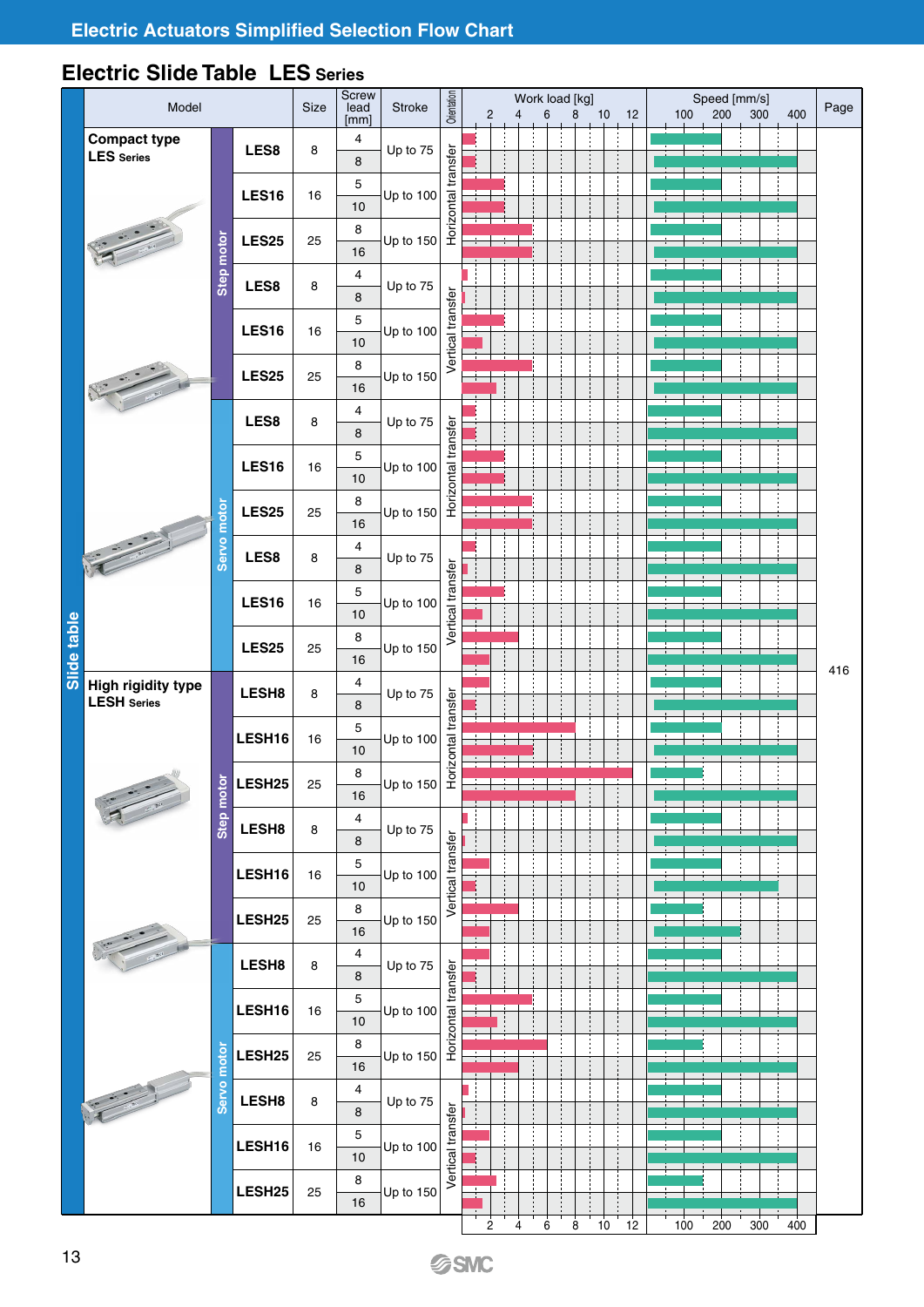|                  | Model              |      |        | Size | Screw<br>lead<br>[mm] | Motor<br>size | <b>Stroke</b><br>[mm] | 5 | 10 | 15 20 | Pushing force [N] | 25 30 | -35 | 40 | 45 |  |    |  | Speed [mm/s] | 50 100 150 200 250 300 350 | Page |
|------------------|--------------------|------|--------|------|-----------------------|---------------|-----------------------|---|----|-------|-------------------|-------|-----|----|----|--|----|--|--------------|----------------------------|------|
| rod              | <b>Rod type</b>    |      |        |      | 4                     |               |                       |   |    |       |                   |       |     |    |    |  |    |  |              |                            |      |
|                  | <b>LEPY</b> Series |      | LEPY6  | 6    | 8                     | Basic         | Up to 75              |   |    |       |                   |       |     |    |    |  |    |  |              |                            |      |
|                  |                    |      |        |      |                       | Basic         |                       |   |    |       |                   |       |     |    |    |  |    |  |              |                            |      |
| <b>Miniature</b> |                    | Step |        |      | 5                     | Compact       | Up to 75              |   |    |       |                   |       |     |    |    |  |    |  |              |                            | 480  |
|                  |                    |      | LEPY10 | 10   |                       | Basic         |                       |   |    |       |                   |       |     |    |    |  |    |  |              |                            |      |
|                  |                    |      |        |      | 10                    | Compact       | Up to 75              |   |    |       |                   |       |     |    |    |  |    |  |              |                            |      |
|                  |                    |      |        |      |                       |               |                       | 5 | 10 | 15    | 20 25             | 30    | 35  | 40 | 45 |  | 50 |  |              | 100 150 200 250 300 350    |      |

## **Miniature Type LEP Series**

|                       | Model                      |      |        | Size | Screw<br>lead<br>[mm] | Motor<br>size | Stroke<br>[mm] | Orientation | 0.1          | 0.5 | Work load [kg] | 1.5 | $\overline{2}$ | 50 |              |  | Speed [mm/s] | 100 150 200 250 300 350 | Page |
|-----------------------|----------------------------|------|--------|------|-----------------------|---------------|----------------|-------------|--------------|-----|----------------|-----|----------------|----|--------------|--|--------------|-------------------------|------|
|                       | <b>Slide table</b>         |      | LEPS6  | 6    | 4                     | Basic         | Up to          |             |              |     |                |     |                |    |              |  |              |                         |      |
|                       | type<br><b>LEPS</b> Series |      |        |      | 8                     |               | 50             | transfer    |              |     |                |     |                |    |              |  |              |                         |      |
| Miniature slide table |                            |      |        |      | 5                     | Basic         | Up to          |             |              |     |                |     |                |    |              |  |              |                         |      |
|                       |                            |      | LEPS10 | 10   |                       | Compact       | 50             | Horizontal  |              |     |                |     |                |    | Ŧ            |  |              |                         |      |
|                       |                            |      |        |      | 10                    | Basic         | Up to          |             |              |     |                |     |                |    |              |  |              |                         |      |
|                       |                            | otor |        |      |                       | Compact       | 50             |             |              |     |                |     |                |    |              |  |              |                         |      |
|                       |                            | Step | LEPS6  |      | 4                     |               | Up to          |             | $\mathbf{A}$ |     |                |     |                |    | <b>A</b>     |  |              |                         | 480  |
|                       | 日                          |      |        | 6    | 8                     | Basic         | 50             |             |              |     |                |     |                |    | $\mathbf{L}$ |  |              |                         |      |
|                       |                            |      |        |      | 5                     | Basic         | Up to          | transfer    |              |     |                |     |                |    |              |  |              |                         |      |
|                       |                            |      | LEPS10 | 10   |                       | Compact       | 50             | Vertical    |              |     |                |     |                |    |              |  |              |                         |      |
|                       |                            |      |        |      |                       | Basic         | Up to          |             |              |     |                |     |                |    |              |  |              |                         |      |
|                       |                            |      |        |      | 10                    | Compact       | 50             |             |              |     |                |     |                |    |              |  |              |                         |      |
|                       |                            |      |        |      |                       |               |                |             | 0.1          | 0.5 |                | 1.5 | 2              | 50 |              |  |              | 100 150 200 250 300 350 |      |

## **Electric Rotary Table LER Series**

|                       | Model                                | Rotation    |                   |    |              |             |            | Rotating torque [N·m] |        |   |   | Angular speed [°/s] |   |    | Page |     |     |     |     |
|-----------------------|--------------------------------------|-------------|-------------------|----|--------------|-------------|------------|-----------------------|--------|---|---|---------------------|---|----|------|-----|-----|-----|-----|
|                       |                                      |             |                   |    | torque [N·m] | angle $[°]$ | $0.05$ 0.1 | 2                     | 3<br>4 | 5 |   | 8                   | 9 | 10 | 100  | 200 | 300 | 400 |     |
|                       | <b>LER</b> Series                    |             | LER <sub>10</sub> | 10 | Basic        | Up to 310   |            |                       |        |   |   |                     |   |    |      |     |     |     |     |
|                       |                                      |             |                   |    | High torque  |             |            |                       |        |   |   |                     |   |    |      |     |     |     |     |
|                       |                                      | ötör<br>ε   | <b>LER30</b>      | 30 | <b>Basic</b> | Up to 320   |            |                       |        |   |   |                     |   |    |      |     |     |     | 510 |
|                       |                                      | <b>Step</b> |                   |    | High torque  |             |            |                       |        |   |   |                     |   |    |      |     |     |     |     |
|                       |                                      | Up to 320   |                   |    |              |             |            |                       |        |   |   |                     |   |    |      |     |     |     |     |
| Electric rotary table |                                      |             | <b>LER50</b>      | 50 | High torque  |             |            |                       |        |   |   |                     |   |    |      |     |     |     |     |
|                       | <b>Continuous rotation</b>           |             | <b>LER10-1</b>    | 10 | Basic        |             |            |                       |        |   |   |                     |   |    |      |     |     |     |     |
|                       | specification<br><b>LER-1</b> Series |             |                   |    | High torque  |             |            |                       |        |   |   |                     |   |    |      |     |     |     |     |
|                       |                                      | otor        | <b>LER30-1</b>    | 30 | <b>Basic</b> | Up to 360   |            |                       |        |   |   |                     |   |    |      |     |     |     | 510 |
|                       |                                      | Step        |                   |    | High torque  |             |            |                       |        |   |   |                     |   |    |      |     |     |     |     |
|                       |                                      |             | <b>LER50-1</b>    | 50 | Basic        |             |            |                       |        |   |   |                     |   |    |      |     |     |     |     |
|                       |                                      |             |                   |    |              |             |            |                       |        |   |   |                     |   |    |      |     |     |     |     |
|                       |                                      |             |                   |    |              |             | $0.05$ 0.1 | 2                     | 3<br>4 | 5 | 6 | 8                   | 9 | 10 | 100  | 200 | 300 | 400 |     |